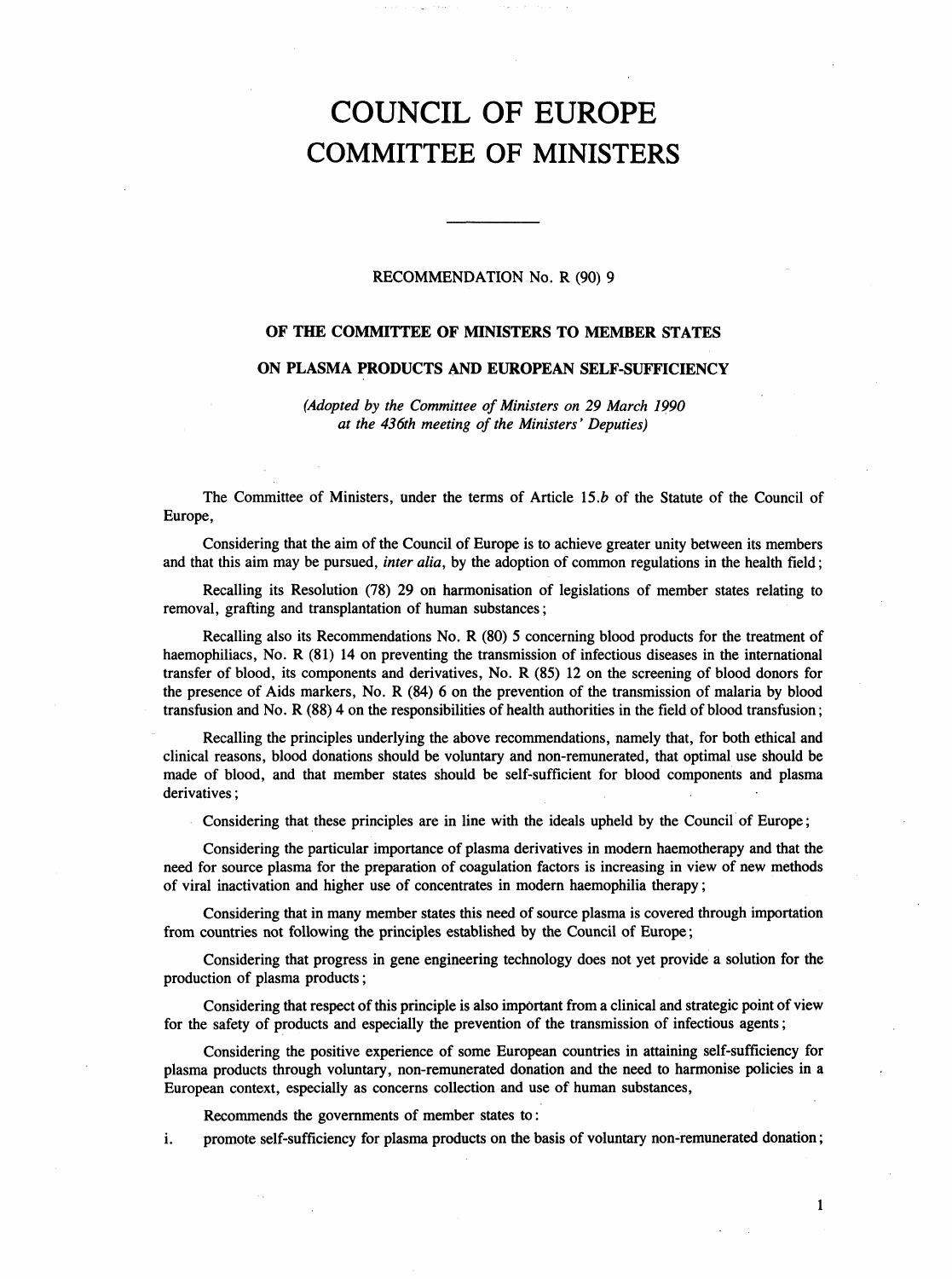ii. improve co-ordination of the collection and production of plasma products, where appropriate in co-operation with other member states, by mobilising the necessary means in terms of finances, equipment and staff;

iii. draw up, in co-operation with other member states, European guidelines for the rational use of products;

iv. follow to this end the principles contained in the appendix to this recommendation.

#### Appendix to Recommendation No. R (90) 9

## Objective: Achieving self-sufficiency for plasma products on the basis of voluntary non-remunerated donation

Health authorities of countries not having achieved self-sufficiency of source plasma should take the necessary measures to reach this goal as soon as possible.

For the collection of source plasma a country should rely exclusively on voluntary, non-remunerated donation for:

- ethical reasons, in order to guarantee full respect of the health of the donor;

- clinical reasons, in order to avoid as much as possible the risk of transmission of infection;

- social justice reasons, in order to ensure participation in donation by all social strata of the population, irrespective of economic status;

- reasons of independence from importation and hence stability in the supply of products and their pricing.

#### Methods: Establishing a co-ordinated plasma programme

In connection with promotion of donation, health authorities (HAs) should have an ongoing policy of informing donors that, although some products such as Factor VIII may be manufactured by gene technology, other essential products will continue to be derived from fractionation of human plasma.

In connection with collection HAs should:

- evaluate the needs for plasma products on the basis of scientific, clinical and technical criteria, and for this purpose:

- promote the collection of relevant statistics to assist them;

- institute a co-ordinated monitoring system allowing for constant assessment of the balance between needs and resources;

- improve the co-ordination of the collection of source plasma through voluntary, non-remunerated donation setting time limits for specific objectives, and bearing in mind the following factors of singular importance for increasing plasma procurement:

- whole blood and plasma should not be used when cellular components and plasma volume expanding solutions are equally or more clinically effective and safe;

- the use of optimal additive solutions should be promoted for suspension and storage of red cells in order to improve the yield of plasma;

- where sufficient plasma to meet fractionation needs cannot be recovered from whole blood donation, plasmapheresis should be promoted within the framework of blood transfusion services;

- research to increase Factor VIII yields should be promoted, with investment where appropriate, since essential steps to ensure safety of products have significantly reduced such yields.

In connection with production, HAs should:

- evaluate public and private fractionation capacities;

- establish co-ordination of fractionation activities at national and/or European level to better use existing facilities.